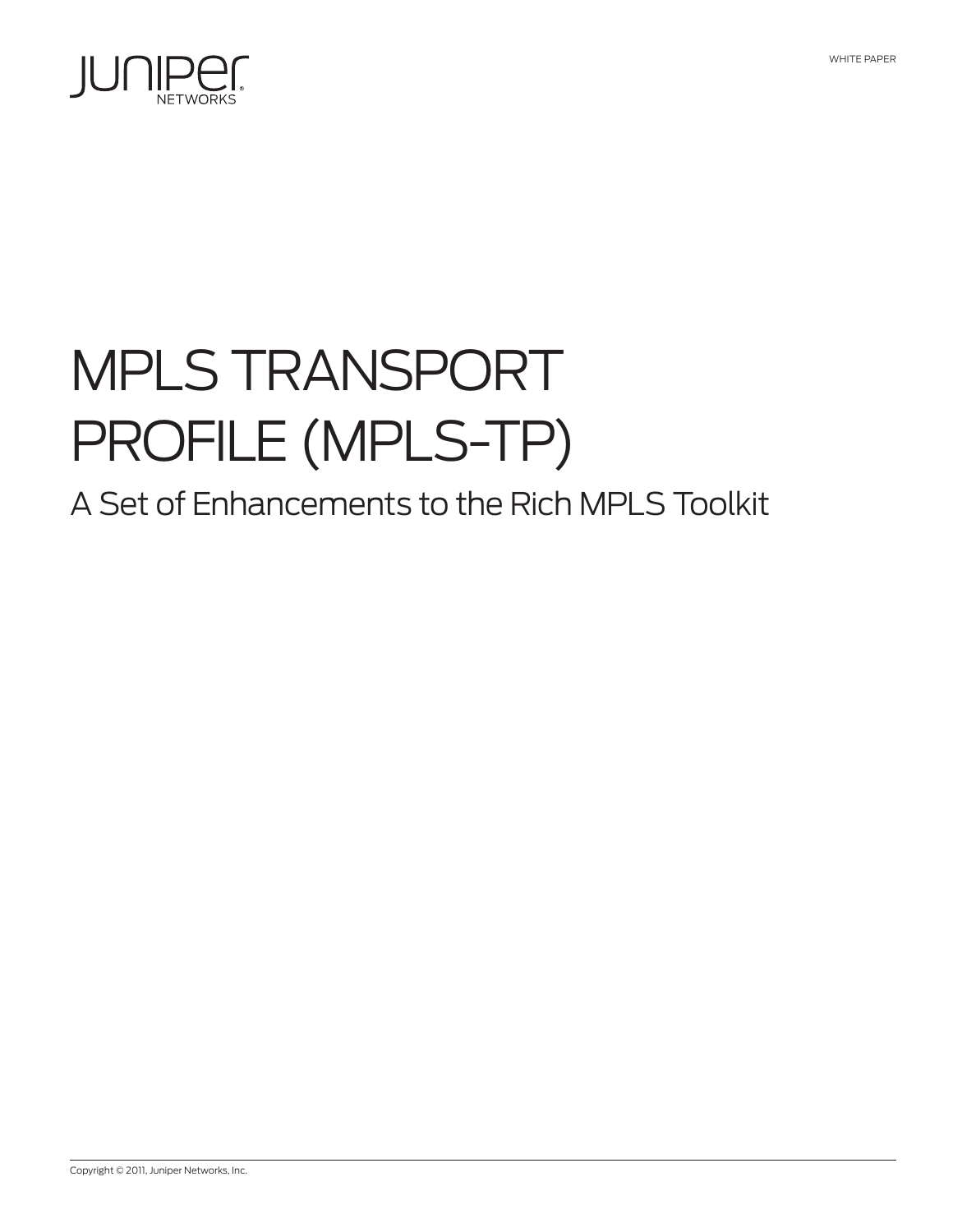## Table of Contents

# Table of Figures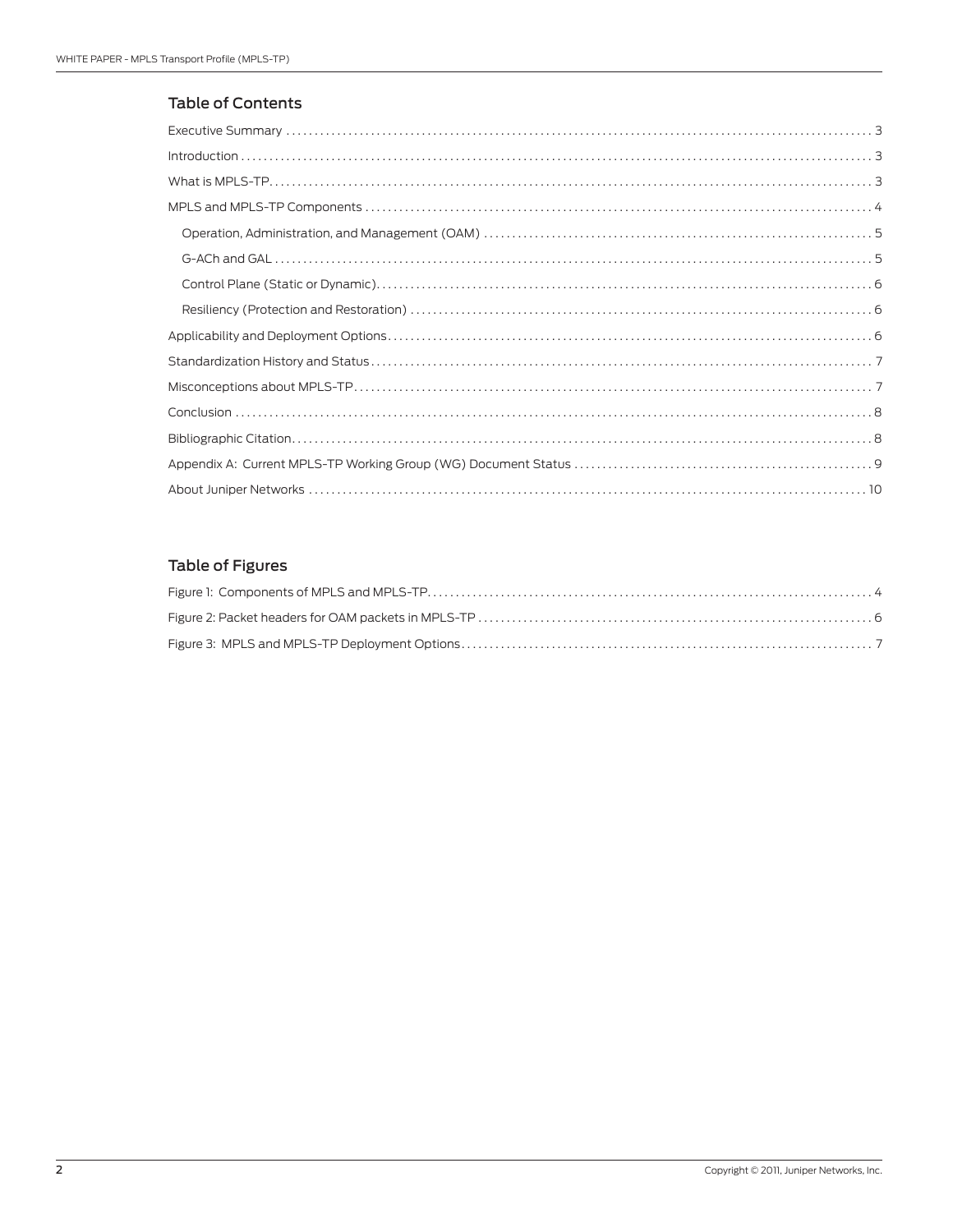#### <span id="page-2-0"></span>Executive Summary

The rise of bandwidth-hungry applications such as IPTV and mobile video, coupled with the pressure to minimize the cost per bit and maximize the value per bit, is forcing carriers to transition their transport networks from circuit-based technologies to packet-based technologies. MPLS has been a widely successful connection-oriented packet transport technology for more than a decade. However, it requires a few enhancements to provide functionality and manageability that is equivalent to the current circuit-switched transport networks. The set of these enhancements is called MPLS Transport Profile (MPLS-TP) by the standards bodies that are helping to develop it. MPLS-TP reuses most of the existing protocols from the rich MPLS/GMPLS (generalized MPLS) suite, and then adds a few enhancements, most notably in the area of Operation, Administration, and Management (OAM). The MPLS-TP enhancements will increase the applicability of MPLS overall, allowing it to serve both the transport (access and core) and the services networks.

Juniper Networks is committed to and actively driving the advancement of MPLS and MPLS-TP in the Internet Engineering Task Force (IETF) and the International Telecommunication Union (ITU). Juniper already implements most of the existing MPLS/GMPLS technology that MPLS-TP includes, and will continue to add IETF standardized MPLS-TP enhancements to its rich MPLS technology portfolio, with an emphasis on extending the functionality in areas of OAM for measuring delay and loss.

#### Introduction

The world is moving towards packet-based transport networks, primarily because all of the applications and services that use these networks are packet-based, and a packet-based transport network is best suited for carrying packets. However, a large number of current transport networks have been built using circuit-switched time-division multiplexing (TDM) technologies such as T1/E1 and SONET/SDH. Before these networks can be migrated to packet-based technologies such as IP/MPLS, the packet-based technologies need to be enhanced to provide equivalency with legacy networks, both in terms of functionality and manageability.

MPLS, which has been a widely successful, connection oriented, packet transport technology, has been production-hardened in thousands of networks worldwide and is ideally suited for packet-based transport networks.. A significant number of service providers have already moved their core networks to MPLS, and many would like to converge their next-generation access, aggregation, and core networks to MPLS as well. However, for this migration to take place, a few enhancements to the MPLS protocol suite are needed to provide functionality and manageability that matches the current circuit-switched transport networks.

GMPLS was an evolutionary technology which was developed after the success of MPLS in packet-switched networks. Traditional MPLS was designed to carry Layer 3 IP traffic by establishing IP-based paths and associating these paths with arbitrarily assigned labels. GMPLS extends the functionality of MPLS to encompass label switching for TDM (e.g., SONET/ SDH, PDH), wavelength (lambdas), and spatial switching (e.g., incoming port or fiber to outgoing port or fiber) devices.

#### What is MPLS-TP

MPLS-TP is a profile of MPLS for transport networks. It takes a subset of MPLS/GMPLS protocol suite and adds a few extensions to address transport network requirements. These enhancements extend the already rich MPLS/GMPLS protocol suite such that it will be able to serve both transport and services networks. The standardization effort for MPLS-TP is being pursued jointly by IETF (working groups MPLS, CCAMP, and PWE) and ITU-T (group SG15). Based on their agreement, IETF will define the necessary extensions to the protocols, and ITU-T will define the requirements and will work with IETF on the enhancements.

Note that MPLS-TP refers to the entire set of enhancements, just like MPLS refers to a suite of protocols. Therefore, when an implementation needs to be checked for compliancy, it should be tested against individual RFCs or drafts that are being developed by the MPLS-TP effort.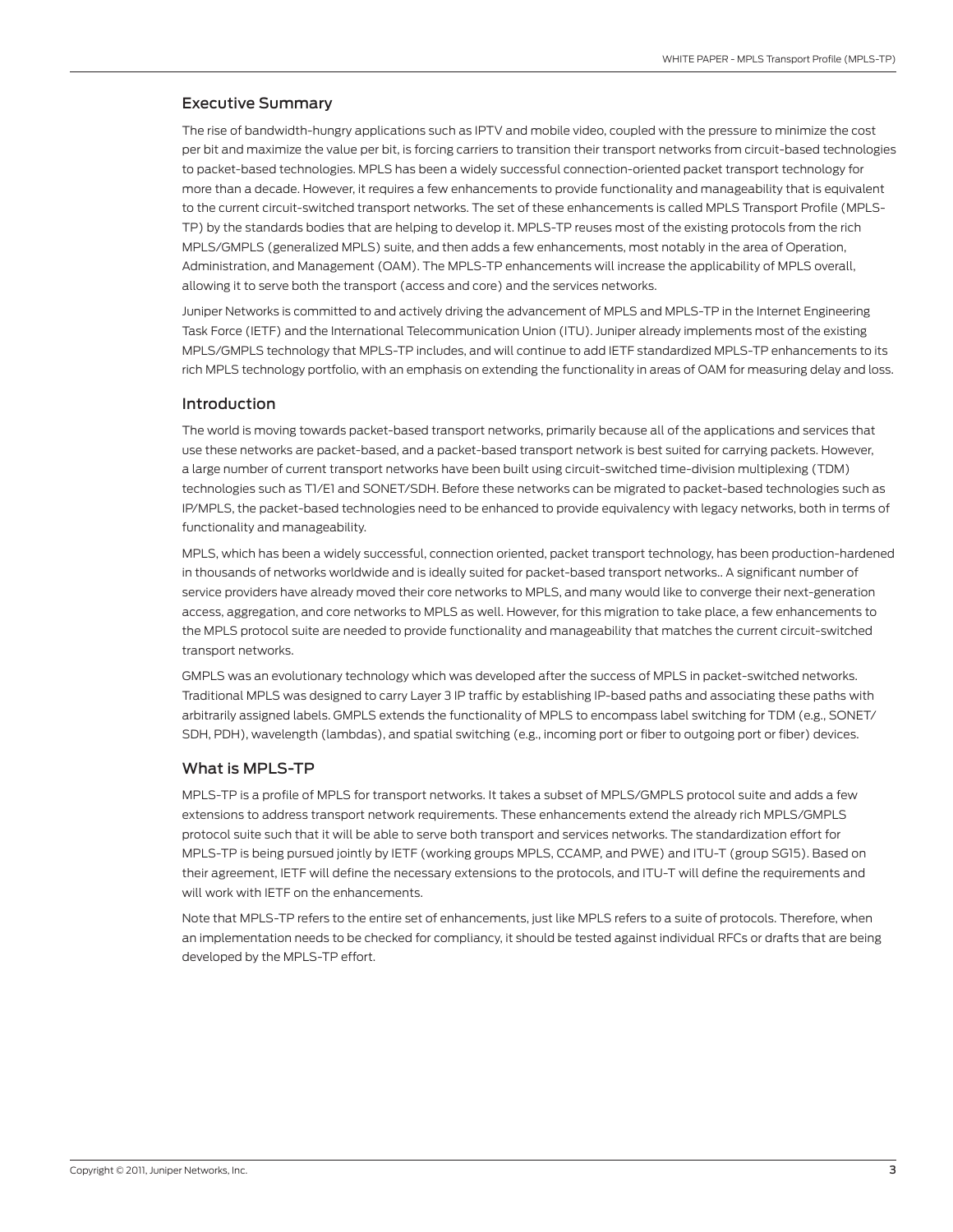#### <span id="page-3-0"></span>MPLS and MPLS-TP Components

As mentioned previously, MPLS refers to a suite of protocols, and MPLS-TP refers to a set of compatible enhancements to the MPLS protocol suite. These protocols and new enhancements can be separated into the following categories:

- Network Architecture—Covers the definition of various functions and the interactions among them.
- Data Plane—Covers the protocols and mechanisms that are used to forward the data packets. This can further be divided into the following subcategories:
	- Framing, forwarding, encapsulation
	- OAM
	- Resiliency (protection and restoration)
- Control Plane—Covers the protocols and mechanisms used to set up the label-switched paths (LSPs) that are used to forward the data packets.
- Management Plane—Covers the protocols and mechanisms that are used to manage the network.

A list of protocols and mechanisms in each of these categories is provided in Figure 1. The figure also highlights the set of enhancements that are being pursued by MPLS-TP. The protocol and mechanisms highlighted in blue are being added to the MPLS/GMPLS protocol suite as part of the MPLS-TP effort. In Figure 1, the protocols and mechanisms highlighted in red might not be needed for the transport networks and are, therefore, being made optional. Note that these mechanisms will remain as part of the MPLS/GMPLS protocol suite. It is IETF's guidance to vendors that these mechanisms do not need to be supported on the platforms that are being targeted towards transport networks.



#### Figure 1: Components of MPLS and MPLS-TP

The following sections discuss the protocols and mechanisms that are relevant to MPLS-TP.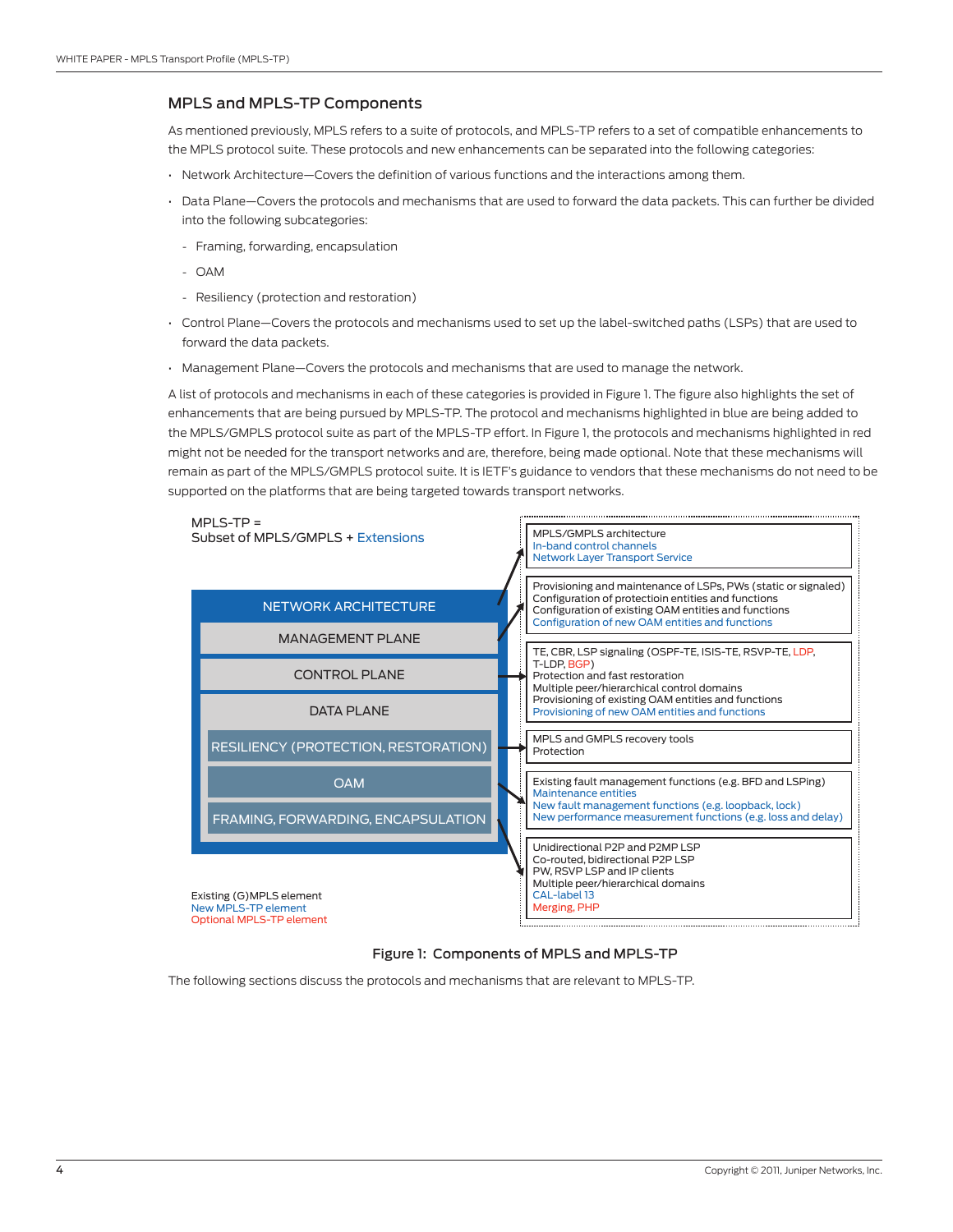#### <span id="page-4-0"></span>Operation, Administration, and Management (OAM)

This is the key focus area of the MPLS-TP and by far the most needed one by MPLS in general. Legacy transport networks use extensive and well established tools to monitor and manage transport networks, as providing and enforcing service-level agreements (SLAs) is a critical requirement for these networks. Note that the OAM enhancements that are being added to the MPLS protocol suite are required for transport networks but will prove to be extremely valuable for other types of MPLS networks as well.

The OAM functions being added as part of MPLS-TP (see Table 1 below) are fault detection (e.g., connectivity check, connectivity/path verification), fault localization (e.g., loopback, lock), and performance monitoring (e.g., delay and loss measurement). Note that the existing MPLS tools such as Bidirectional Forwarding Detection (BFD), LSP ping, and LSP trace are being extended to support these new OAM functions. The following table describes the role of these new OAM functions and the tools that are being used to enable them.

| <b>OAM FUNCTION</b>                                    | <b>OAM SUB-FUNCTION</b>           | GOAL/PURPOSE                                                                                                                                                                                                   | <b>TOOLS USED</b>                                  |
|--------------------------------------------------------|-----------------------------------|----------------------------------------------------------------------------------------------------------------------------------------------------------------------------------------------------------------|----------------------------------------------------|
| Fault<br>management<br>(detection and<br>localization) | Continuity Check<br>(CC)          | Provides rapid, proactive identification of faults.                                                                                                                                                            | Extended BFD (proactive)                           |
|                                                        |                                   |                                                                                                                                                                                                                | <b>Extended LSP ping</b><br>(reactive)             |
|                                                        | Connectivity<br>Verification (CV) | Allows on-demand localization of the fault after detection<br>by CC.                                                                                                                                           | Extended BFD (proactive)                           |
|                                                        |                                   |                                                                                                                                                                                                                | Extended LSP ping<br>(reactive)                    |
|                                                        | Loopback                          | Allows an operator to put an LSP in loopback mode (i.e., the<br>packets on that path are forwarded back to the originator).<br>This is useful for testing or measurements.                                     | In-band message in G-Ach<br>(or) Extended LSP ping |
|                                                        | Lock                              | Allows an operator to put a path out of service. On a locked<br>LSP, only test or OAM traffic can be sent. An LSP needs to<br>be locked before putting it in the loopback mode for testing<br>or measurements. | In-band message in G-ACh                           |
|                                                        |                                   |                                                                                                                                                                                                                | (or) Extended LSP ping                             |
|                                                        | Remote Defect<br>Indication (RDI) | Used by the endpoints to communicate defect notifications.                                                                                                                                                     | <b>Extended BFD</b>                                |
| Performance<br>monitoring                              | Delav<br>measurement              | Allows measurement of delay in forwarding the packets on<br>an established path between two endpoints.                                                                                                         | New DM tool                                        |
|                                                        | Loss<br>measurement               | Allows measurement of loss on an established path<br>between two endpoints.                                                                                                                                    | New LM tool                                        |
|                                                        | Throughput<br>measurement         | Allows measurement of throughput on an established path<br>between two endpoints.                                                                                                                              | New LM tool                                        |
|                                                        | Delay variation<br>measurement    | Allows measurement of variation in delay on an established<br>path between two endpoints.                                                                                                                      | New DM tool                                        |

Table 1: OAM Enhancements in MPLS-TPs

Since MPLS-TP is designed to work in devices where IP routing is not supported, these OAM functions need to operate without any IP layer functionalities. In order to make that possible, the framing, forwarding, and encapsulation component of the MPLS protocol suite is being enhanced with Generic Associated Channel (G-ACh) and G-ACh Label (GAL) to carry the OAM packets without any reliance on IP. Also, the OAM packets need to traverse the same path as the data packets. To support this requirement, the network architecture component of the MPLS protocol suite is being enhanced to support the in-band control channels.

#### G-ACh and GAL

In order to ensure congruency between the OAM packets and the data path, the OAM packets use in-band control channels. The idea of tagging the packets with an additional header was first introduced in the context of MPLS pseudowires, via the ACH [RFC 4485]. The ACH indicates that the tagged packet must be processed by an appropriate OAM function. This idea was generalized to a generic ACh (G-ACh) as part of the MPLS-TP effort and now applies to LSPs and segments as well. So, G-ACh is simply a header in the packet that provides the demultiplexor function for OAM packets for appropriate handling.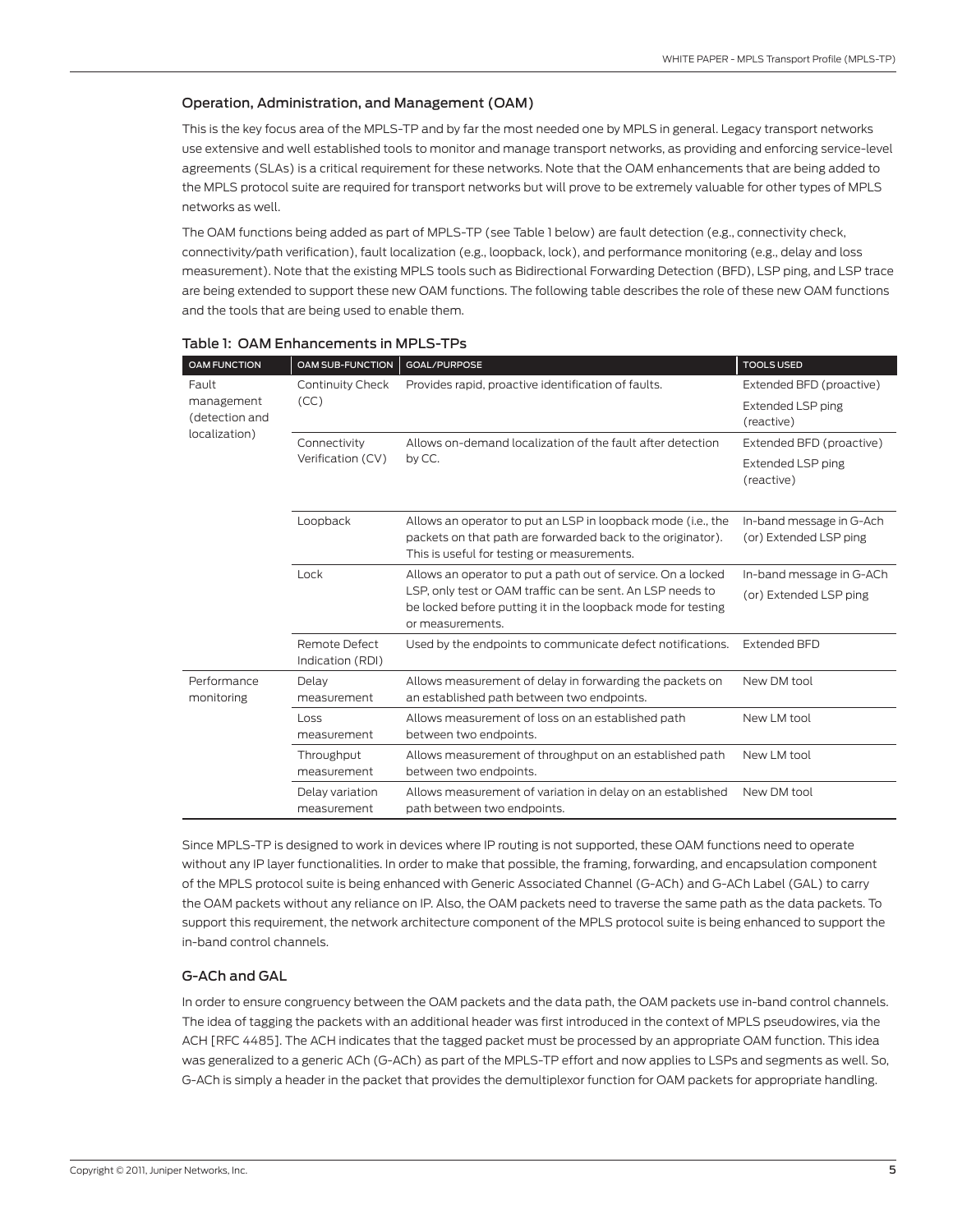<span id="page-5-0"></span>Note that the existence of ACh was negotiated when the pseudowire was set up, which is not feasible if static provisioning is used. This problem has been solved by using one of the reserved labels for this purpose. RFC 5586 identifies the reserved value 13 as a G-ACh label (GAL), thus providing the necessary tagging. Use of GAL for tagging OAM packets also enables easy extraction of the OAM packets at either a midpoint or an endpoint of an LSP or a pseudowire.

| <b>LSP Label</b> |  |
|------------------|--|
| <b>GAL</b>       |  |
| <b>ACH</b>       |  |
| <b>PAYLOAD</b>   |  |

#### Figure 2: Packet headers for OAM packets in MPLS-TP

#### Control Plane (Static or Dynamic)

The control plane mechanism is responsible for the setup of LSPs (dynamically or statically) across a MPLS network. The MPLS protocol suite supports a robust and mature dynamic control plane with protocols such as OSPF-TE, IS-IS-TE, RSVP-TE, LDP, and BGP. The current transport networks, however, have been using a static control plane, i.e., the circuits are statically provisioned by an intelligent network management system (NMS). Dynamic control plane is optional with MPLS-TP.

Static provisioning in MPLS has been supported by many vendors, including Juniper, for quite some time. The static control plane may have applicability in scenarios where some equipment, especially equipment used at the edges of the network, does not support a dynamic control plane, or in which static configuration is preferred for security reasons. The NMS-driven control plane also allows operators to manage the packet-based network in the same way that they have historically been managing the circuit-switched network.

Even though the use of dynamic control plane is optional in MPLS-TP, a dynamic control plane has its own advantages, in particular with regards to scaling. It also provides advanced protection functions (for example, schemes such as LSP tail-end protection). Therefore, operators that are comfortable with the dynamic control plane can and are encouraged to use GMPLS and T-LDP to set up the LSPs and the pseudowires respectively in the context of MPLS-TP. The dynamic control plane, coupled with Juniper Networks® Junos® SDK, can deliver maximum flexibility and embedded logic for path computation, routing, and application or location-aware routing decisions.

#### Resiliency (Protection and Restoration)

MPLS has a rich set of protection and restoration mechanisms such as LSP fast reroute, pseudowire redundancy, and path protection. MPLS-TP work enhances the resiliency mechanism of MPLS by adding support for OAM-triggered protection (i.e., allowing an operator to trigger the LSP to a secondary path) and optimizing protection in ring topologies. Ring topologies are important, as circuit networks are typically built as interconnected rings, and it is expected that many initial deployments of MPLS-TP will consist of replacing the circuit-switched nodes with MPLS-TP packet switching nodes. Though MPLS fast reroute works in ring topologies, it does so in an inefficient way. Various optimizations and schemes (such as wrapping and steering) have been developed as part of MPLS-TP work to provide efficient protection in ring topologies.

### Applicability and Deployment Options

MPLS-TP enhancements are primarily applicable to the access and aggregation networks, where the majority of the migration from circuit-switched networks to packet-based networks is currently occurring, and where higher scale and lower cost is required. Juniper believes that the OAM enhancements to the MPLS protocol suite, however, will be extremely valuable to all MPLS networks, especially in the MPLS-based core networks. These OAM enhancements will allow service providers to have better visibility into their existing MPLS-based core networks, which will allow further optimization. The new OAM capabilities will also help the wholesale business by improving the tools required to measure and enforce strict SLAs. Juniper, therefore, is prioritizing the implementation of these OAM enhancements, such as the enhancements to BFD and LSP ping.

Figure 3 illustrates how IP/MPLS and MPLS-TP can be deployed together and are very complementary in nature.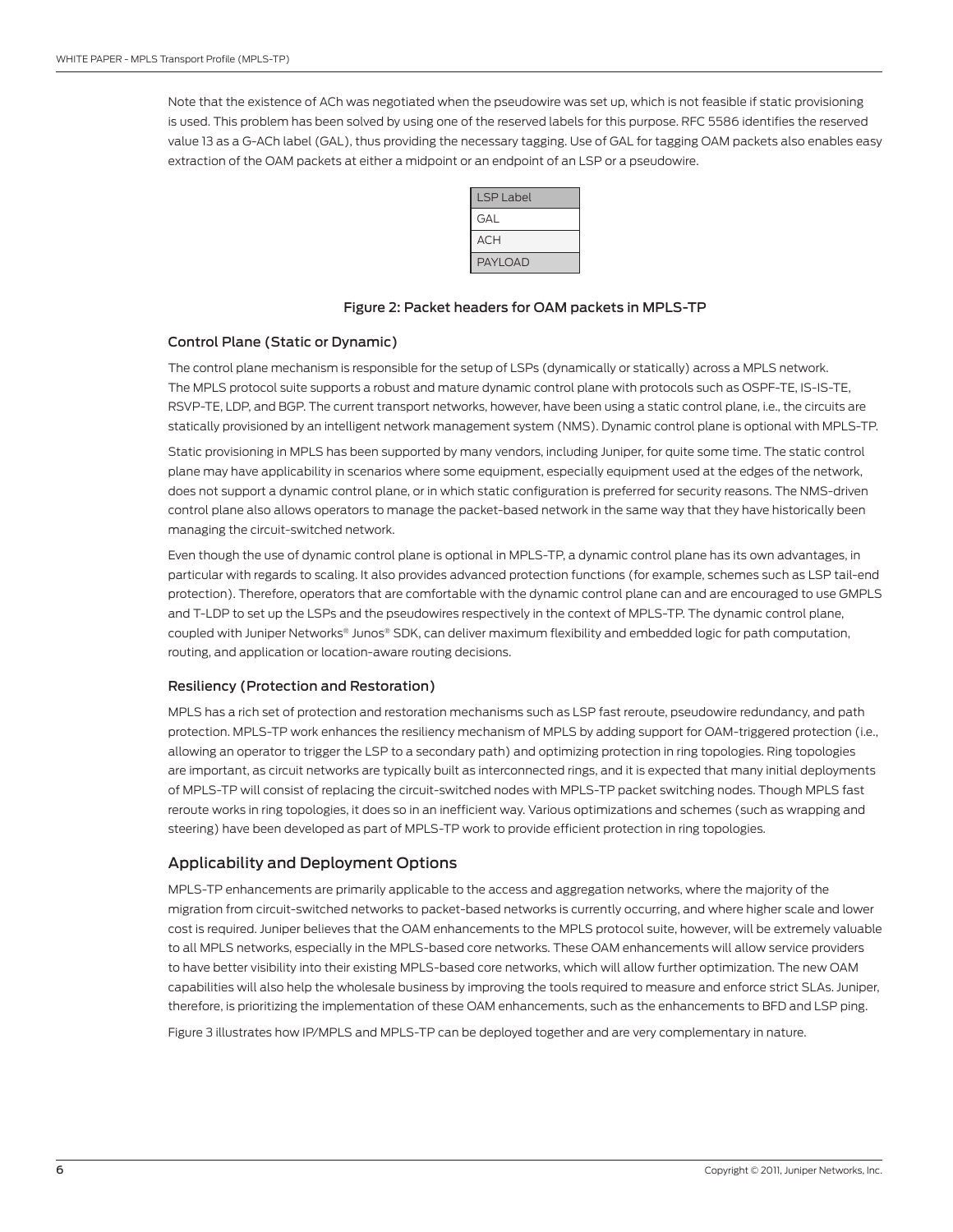<span id="page-6-0"></span>

Figure 3: MPLS and MPLS-TP Deployment Options

#### Standardization History and Status

The effort to enhance MPLS for transport networks first started in ITU-T under the name T-MPLS, even though IETF has been the standardization body that developed the original MPLS technology. ITU-T soon recognized the harmfulness of uncoordinated protocol development [RFC 5704]. ITU-T and IETF jointly decided that standardization of an MPLS-based transport network should be progressed through the IETF standards process [Joint Working Team Report – RFC 5317]. ITU-T recognized the IETF as the design authority for MPLS and agreed to terminate all work on T-MPLS. A joint team called MPLS Interoperability Design Team (MEAD) was formed to develop the MPLS-TP standard within IETF soon after. The scope of this joint activity is to develop a set of mutually agreed upon requirements, and to develop protocols to satisfy those requirements by following the IETF standards process. The joint requirements have been captured in the IETF documents listed in the Bibliographic Citation section of this paper.

The IETF process is documented in draft-ietf-mpls-tp-process. IETF has made significant progress on the MPLS-TP work. The requirements and frameworks have been published as RFCs already, and most of the important drafts are in implementable form. Juniper is actively contributing to both ITU-T and IETF, as well as driving the direction of MPLS-TP and MPLS within the IETF MEAD team. Appendix A identifies the status of each of the elements of the MPLS-TP profile standards.

#### Misconceptions about MPLS-TP

MPLS-TP has been the subject of heated debate and is at the center of much standardization activity. As a result, there are a lot of misconceptions about MPLS-TP. This section summarizes some of the most popular misconceptions, along with the reasons for their perpetuation.

The first false claim is that MPLS-TP is a new technology and it is not part of the MPLS umbrella. In fact, as shown in Figure 1, MPLS-TP is a subset of MPLS with a few extensions. A related claim is that the extensions introduced by MPLS-TP are not applicable to MPLS. In fact, these extensions, such as the transport-like OAM functions, are meant to apply generally to MPLS and will make MPLS protocol suite broader so that it is applicable to both transport and service networks. Yet another misconception is that MPLS-TP requires substantial changes to MPLS. One of the design goals of MPLS-TP is to keep the MPLS architecture intact and reuse as many of the existing components of MPLS as possible.

Another claim often put forth is that MPLS-TP requires static provisioning as transport networks relay heavily on static provisioning. As can be seen in the MPLS-TP requirements documents, MPLS-TP supports both static and dynamic control planes.

Yet another claim that is often made is that MPLS-TP requires forklift upgrades from the existing hardware. Even though this might be true for some vendors, Juniper strongly believes in delivering investment protection. All Juniper products are powered by one Juniper Networks Junos® operating system. Once support for MPLS-TP enhancements is added into Junos OS, it will be available on all relevant hardware platforms.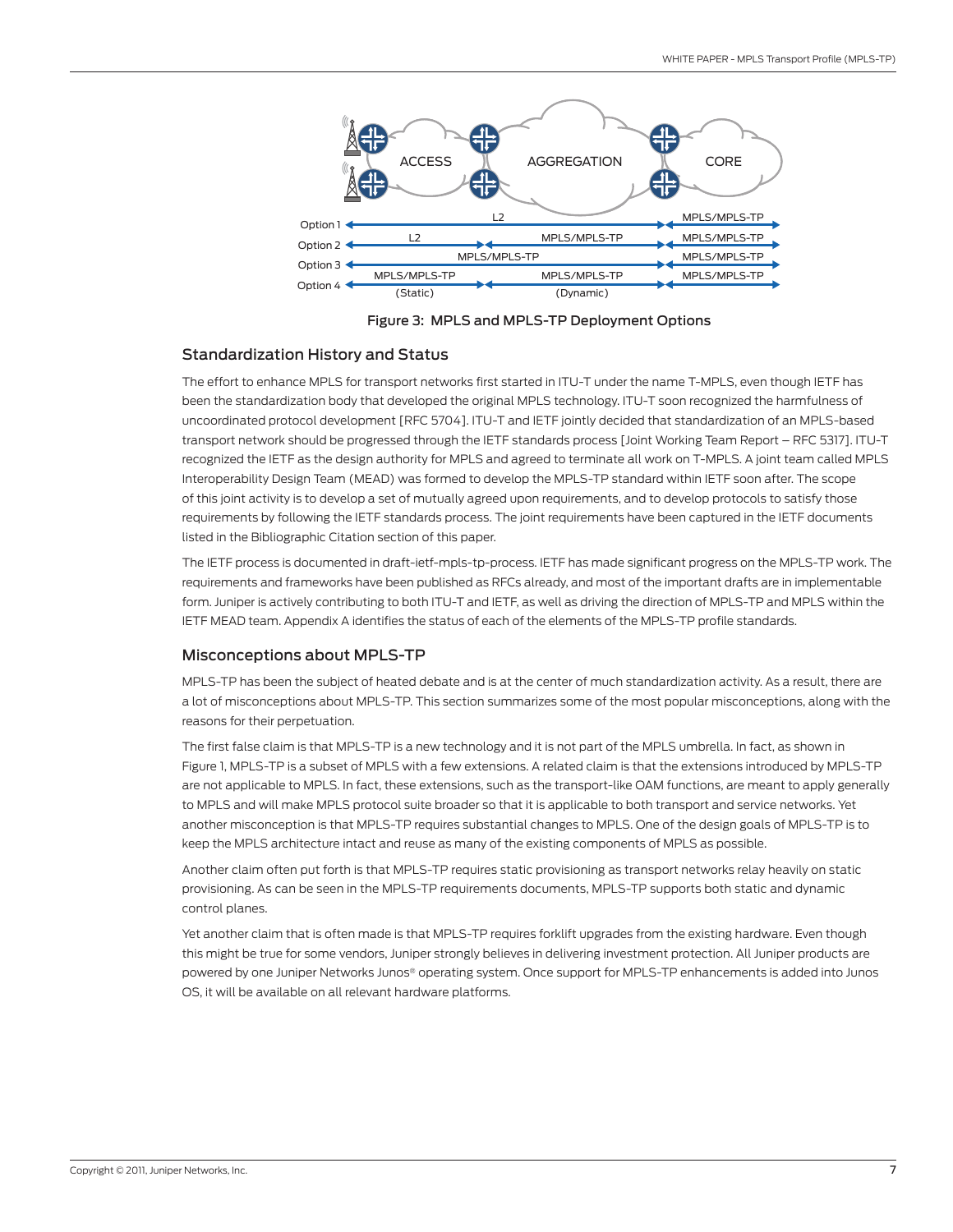#### <span id="page-7-0"></span>Conclusion

MPLS-TP is a set of enhancements to the already rich MPLS protocol suite. The current MPLS suite has successfully served packet-based networks for more than a decade. The MPLS-TP enhancements will increase the scope of MPLS overall, allowing it to serve both the transport and the services networks.

The biggest and most important enhancements that are being developed under the MPLS-TP effort are OAM related (e.g., fault management and performance monitoring). These OAM enhancements will prove to be very valuable for the existing MPLS networks, as they will allow operators to improve the efficiency and effectiveness of their networks by enabling full end-to-end integration with the existing and the next-generation MPLS networks.

Juniper Networks is committed to addressing the requirements of the packet-based transport networks, and we are actively driving the advancement of MPLS and MPLS-TP in the standards bodies. Juniper Networks Junos operating system already supports most of the existing MPLS/GMPLS technology included in MPLS-TP, and will add IETF standardized MPLS-TP enhancements to its rich MPLS technology portfolio, with an emphasis on extending the functionality in areas of OAM for measuring delay and loss.

Juniper is also working on enhancing MPLS outside the scope of MPLS-TP, so that MPLS can scale to the order of hundreds of thousands of nodes, a scale that is required for the next-generation access and aggregation networks. This work falls under the umbrella of seamless MPLS, which will be very vital to the next-generation networks.

#### Bibliographic Citation

- 1. "IETF MPLS-TP Document Process," Draft draft-ietf-mpls-tp-process-05.
- 2. "Joint Working Team (JWT) Report on MPLS Architectural Considerations for a Transport Profile," RFC 5317.
- 3. "Uncoordinated Protocol Development Considered Harmful," RFC 5704.
- 4. "EXP field renamed to Traffic Class field," RFC 5462.
- 5. "MPLS-TP Requirements," RFC 5654.
- 6. "An Inband Data Communication Network for the MPLS-TP," RFC 5718.
- 7. "Requirements for OAM in MPLS Transport Networks," RFC 5860.
- 8. "MPLS TP Network Management Framework," RFC 5950.
- 9. "Network Management Requirements for MPLS-TP," RFC 5951.
- 10. "MPLS Transport Profile Data Plane Architecture," RFC 5960.
- 11. "A Framework for MPLS in Transport Networks," RFC 5921.
- 12. "MPLS Generic Associated Channel," RFC 5586.
- 13. "Architecture of MPLS-TP Layer Network," ITU-T Recommendation G.8110.1.
- 14. "Interfaces for the MPLS-TP Hierarchy," ITU-T Recommendation G.8112.
- 15. "Characteristics of MPLS-TP Network Equipment Functional Blocks," ITU-T Recommendation G.8121.
- 16. "MPLS-TP Linear Protection," ITU-T Recommendation G.8131.
- 17. "MPLS-TP Ring Protection," ITU-T Recommendation G.8132.
- 18. Juniper Networks, white paper, "Seamless MPLS," 2010.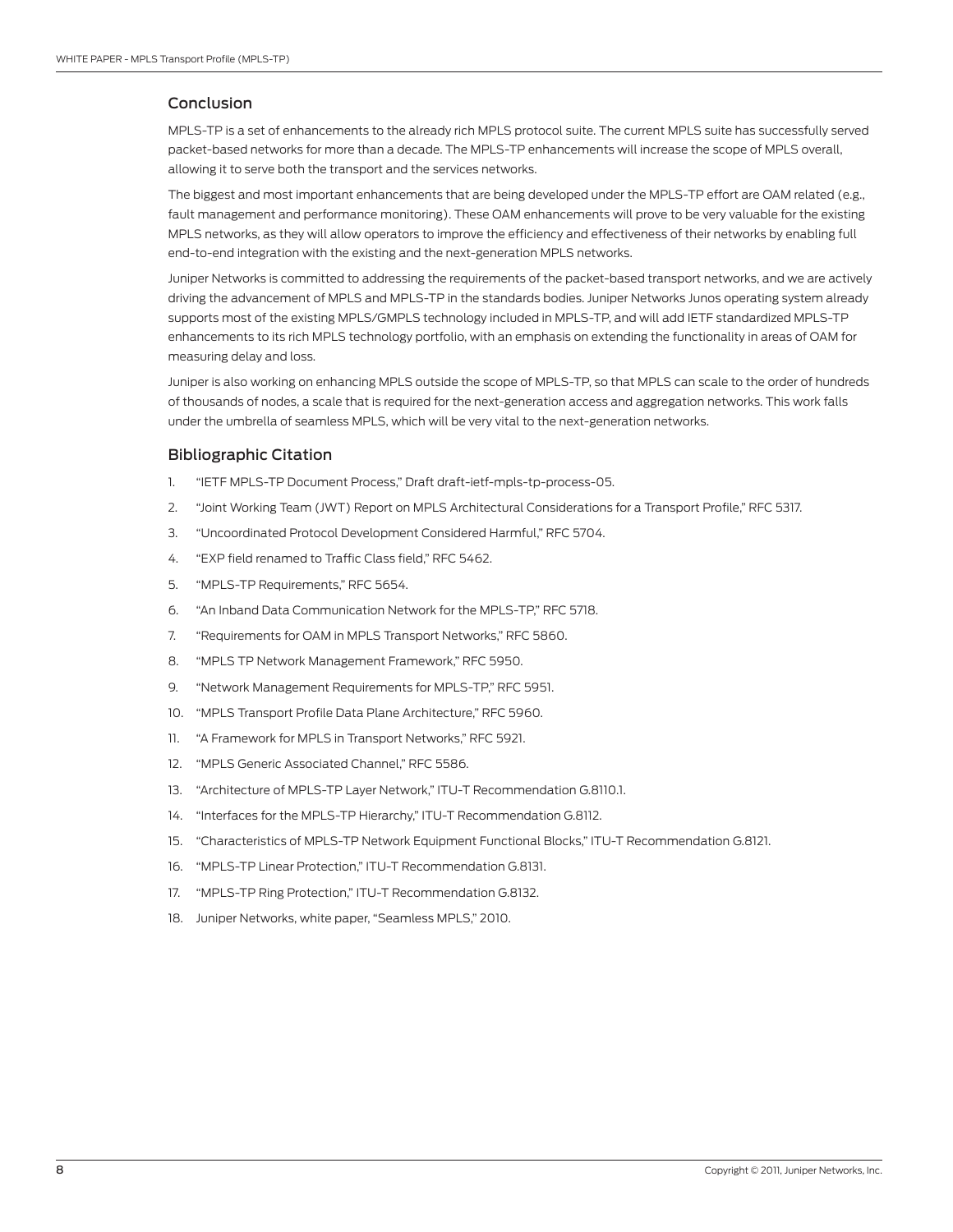| DOCUMENT TYPE         | <b>DOCUMENT NAME</b>                                                                                                             | <b>IETF STATUS</b>        | <b>COMPLIANCY REQUIREMENT</b>                                                         |  |
|-----------------------|----------------------------------------------------------------------------------------------------------------------------------|---------------------------|---------------------------------------------------------------------------------------|--|
| <b>RFCs</b>           | RFC 5317: JWT Report on MPLS Architectural Considerations for<br>a Transport Profile                                             | Published                 |                                                                                       |  |
|                       | RFC 5462: EXP Field Renamed to Traffic Class Field                                                                               |                           |                                                                                       |  |
|                       | RFC 5654: MPLS-TP Requirements                                                                                                   |                           | Compliance not needed for<br>requirements, framework,                                 |  |
|                       | <b>RFC 5718:</b> An Inband Data Communication Network for the<br>MPLS-TP                                                         |                           |                                                                                       |  |
|                       | RFC 5860: Requirements for OAM in MPLS Transport Networks                                                                        |                           | or architecture RFCs.                                                                 |  |
|                       | RFC 5950: MPLS-TP Network Management Framework                                                                                   |                           |                                                                                       |  |
|                       | RFC 5951: Network Management Requirements for MPLS-TP                                                                            |                           |                                                                                       |  |
|                       | RFC 5960: MPLS Transport Profile Data Plane Architecture                                                                         |                           |                                                                                       |  |
|                       | RFC 5921: A Framework for MPLS in Transport Networks                                                                             |                           |                                                                                       |  |
|                       | RFC 5586: MPLS Generic Associated Channel                                                                                        | Published                 |                                                                                       |  |
| WG-Drafts*            | draft-ietf-mpls-tp-survive-fwk: Multiprotocol Label Switching                                                                    | RFC Ed's                  |                                                                                       |  |
|                       | Transport Profile Survivability Framework                                                                                        | Queue                     | Compliance not needed for                                                             |  |
|                       | draft-ietf-mpls-tp-oam-framework: OAM Framework for                                                                              | RFC Ed's                  | framework RFCs.                                                                       |  |
| WG-Drafts*            | MPLS-TP                                                                                                                          | Queue                     |                                                                                       |  |
|                       | draft-ietf-mpls-lsp-ping-mpls-tp-oam-conf: Configuration of<br>Proactive MPLS-TP OAM Functions Using LSP Ping                    | <b>Active Draft</b>       |                                                                                       |  |
|                       | draft-ietf-mpls-tp-cc-cv-rdi: Proactive Connectivity Verification,<br>Continuity Check, and Remote Defect Indication for MPLS-TP | <b>Active Draft</b>       |                                                                                       |  |
|                       | draft-ietf-mpls-tp-fault: MPLS Fault Management OAM                                                                              | <b>Active Draft</b>       |                                                                                       |  |
|                       | draft-ietf-mpls-tp-li-lb: MPLS-TP Lock Instruct and Loopback<br>Functions                                                        | <b>Active Draft</b>       |                                                                                       |  |
|                       | draft-ietf-mpls-tp-linear-protection: MPLS-TP Linear<br>Protection                                                               | <b>Active Draft</b>       |                                                                                       |  |
|                       | draft-ietf-mpls-tp-loss-delay: Packet Loss and Delay<br>Measurement for the MPLS-TP                                              | <b>Active Draft</b>       |                                                                                       |  |
|                       | draft-ietf-mpls-tp-lsp-ping-bfd-procedures: LSP-Ping and<br>BFD Encapsulation over ACH                                           | <b>Active Draft</b>       |                                                                                       |  |
|                       | draft-ietf-mpls-tp-on-demand-cv: MPLS On-demand<br>Connectivity Verification and Route Tracing                                   | <b>Active Draft</b>       |                                                                                       |  |
|                       | draft-ietf-mpls-tp-identifiers: MPLS-TP Identifiers                                                                              | <b>Active Draft</b>       |                                                                                       |  |
| Individual<br>Drafts* | Around 35 individual drafts in MPLS, CCAMP, PWE3 WG                                                                              | Not accepted<br>by WG yet | Compliance needs to be<br>considered only after the<br>drafts are accepted by<br>WGs. |  |

#### <span id="page-8-0"></span>Appendix A: Current MPLS-TP Working Group (WG) Document Status

\* The individual drafts are ideas submitted to IETF by individuals and carry no endorsement from IETF. On the other hand, the WG drafts are the drafts that a WG believes are highly relevant and, therefore, have been accepted by WG within the IETF consensus process. The WG drafts are owned by the WG/IETF and not by the authors.